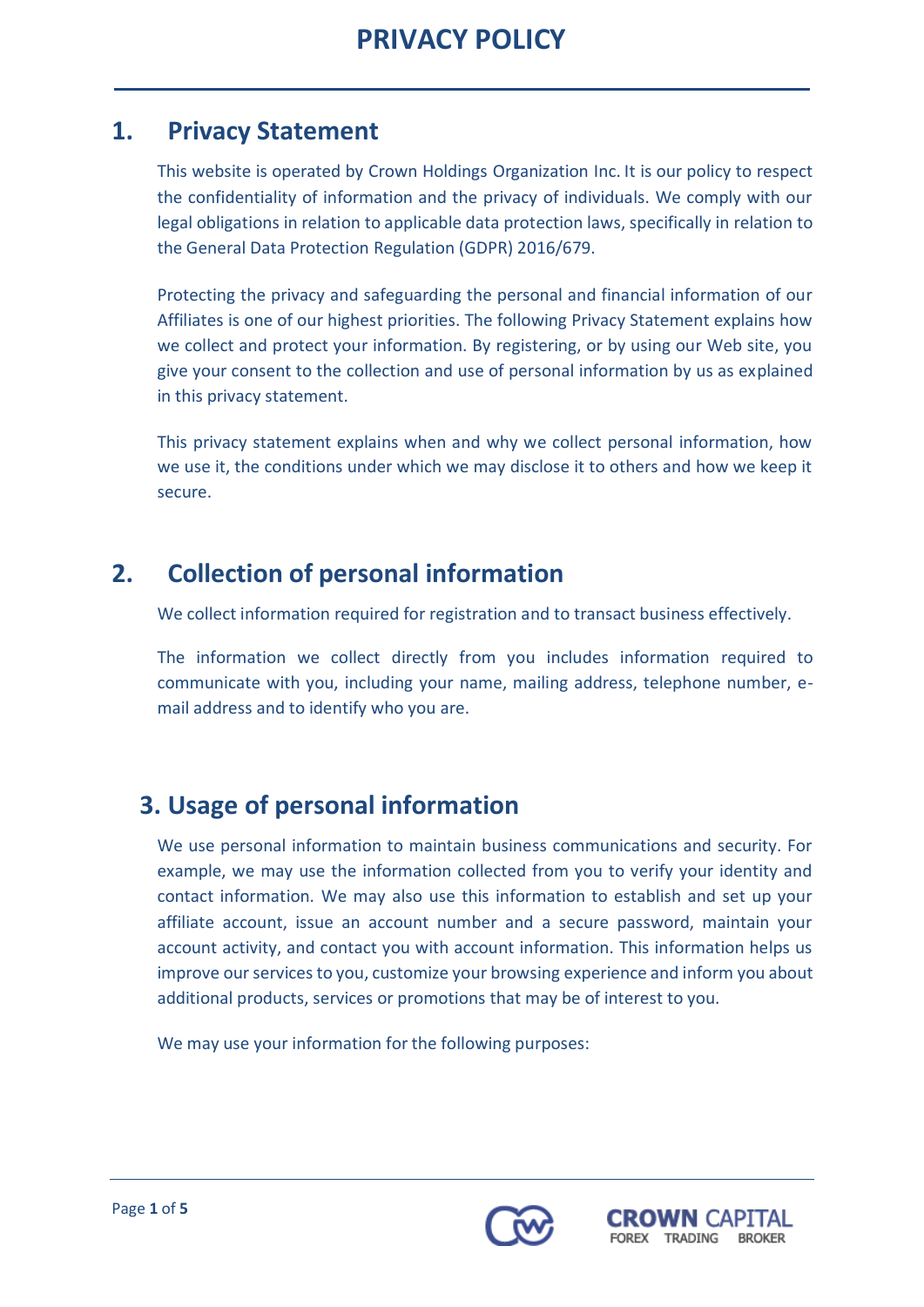# **PRIVACY POLICY**

- Send you marketing communications which you have requested. These may include information about our products and services, events, activities, and promotions of our associated partners' products and services.
- Send you information about the products and services.
- Provide you content and venue details on a webinar or event you signed up for.
- Reply to a 'Contact me' or other web forms you have completed on one of our websites.
- Follow up on incoming requests (support, emails, chats, or phone calls).
- Perform legal and contractual obligations such as order confirmation, license details, invoice, reminders, and similar.
- Notify you about any disruptions to our services (system messages).
- Contact you to conduct surveys about your opinion on our products and services.

## **4. Security**

All information you provide to us is stored on secure servers. Any payment transactions will be encrypted using SSL technology. Where we have given you (or where you have chosen) a password which enables you to access certain parts of our Web site, you are responsible for keeping this password confidential. We ask you not to share a password with anyone.

Unfortunately, the transmission of information via the Internet is not completely secure. Although we will do our best to protect your personal data, we cannot guarantee the security of your data transmitted to our Web site; any transmission is at your own risk. Once we have received your information, we will use strict procedures and security features to try to prevent unauthorized access.

### **Use of "Cookies"**

We use cookies to assist us in securing your activities and to enhance the performance of our Web site. (Cookies are small text files sent from the Web server to your computer.) Cookies used by us do not contain any personal information nor do they



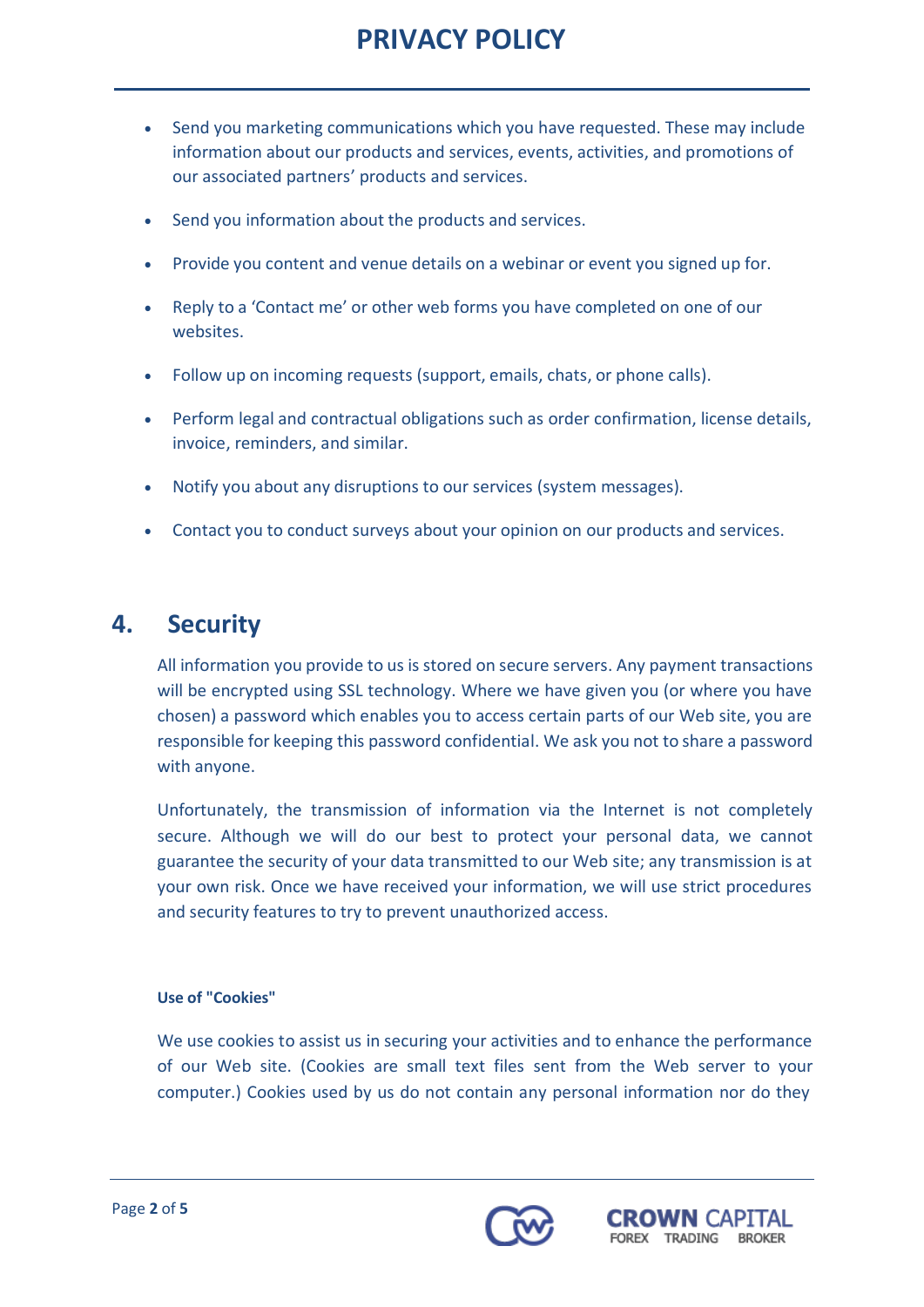# **PRIVACY POLICY**

contain account or password information. They merely allow the site to recognize that a page request comes from someone who has already logged on.

We may share Web site usage information about visitors to the Web site with reputable advertising companies for targeting our Internet banner advertisements on this site and other sites. For this purpose, pixel tags (also called clear gifs or web beacons) may be used to note the pages you have visited. The information collected by the advertising company through the use of these pixel tags is not personally identifiable.

If you wish to block cookies, you may do so through your browser's settings. You can delete cookies that are already on your computer and you can set your browser to prevent them from being placed going forward. Please referto the browser's help menu for further information. However, please bear in mind that disabling cookies may adversely affect your user experience on the Service. To learn more about how to reject cookies, visit [www.allaboutcookies.org](http://www.allaboutcookies.org/)

## **5. Your Rights**

You have the right to request a copy of the information held by us about you. You also have the right to access your data, have changed any inaccuracies in the details we hold about you, the right to object to the use of your data and the right to block any specific uses of your data, by means of a request in writing to Crown Holdings Organization Inc, 100 Adelaide ST W 900, Toronto, ON M5J OE2, Canada.

### **Our legal basis for collecting personal data**

### Collecting personal data based on consents

The collection of personal data based on consent from the data subject will be done by using "Consent Forms" that will store documentation related to the consent given by the individual. Individual consents will always be stored and documented in our systems.

### Collecting personal data based on contracts

We use personal information for fulfilling our obligations related to contracts and agreements with customers, partners and suppliers.

### Collecting personal data based on legitimate interest

We may use personal data if it is considered to be of legitimate interest, and if the privacy interests ofthe data subjects do not override thisinterest. Normally,to establish



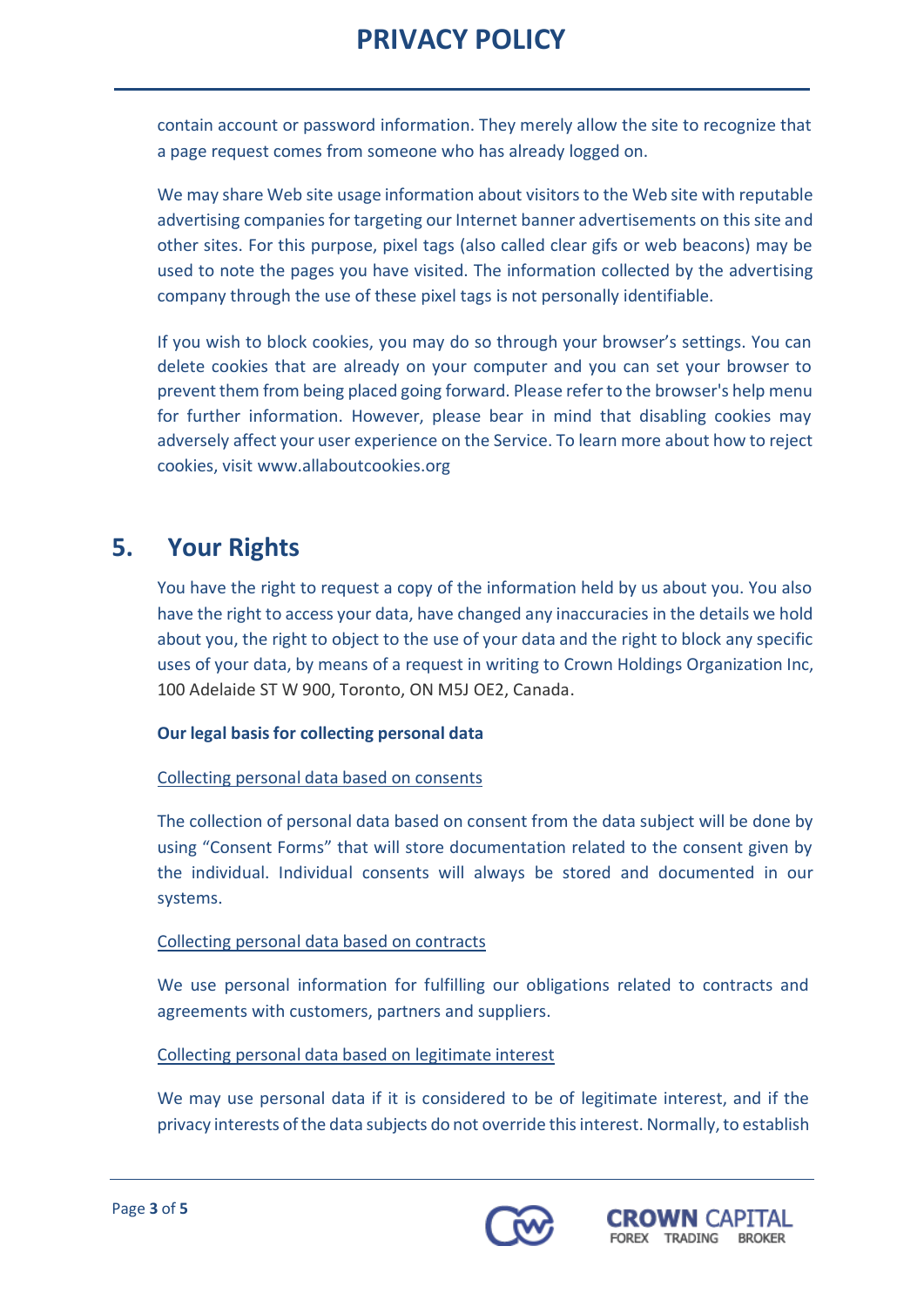# **PRIVACY POLICY**

the legal basis for data collection, an assessment has been made during which a mutual interest between us and the individual person has been identified.

#### **How long do we keep your personal data?**

We store personal data for as long as we find it necessary to fulfil the purpose for which the personal data was collected, while also considering our need to answer your queries or resolve potential problems, to comply with legalrequirements under applicable laws, to attend to any legal claims/complaints, and for safeguarding purposes.

This means that we may retain your personal data for a reasonable period of time after your last interaction with us. When the personal data that we have collected is no longer required, we will delete it in a secure manner. We may process data for statistical purposes, but in such cases, data will be anonymized.

#### **Your rights to your personal data**

YOU HAVE THE FOLLOWING RIGHTS WITH RESPECT TO YOUR PERSONAL DATA:

- The right to request a copy of your personal data that we hold about you.
- The right to request that we correct your personal data if inaccurate or out of date.
- The right to request that your personal data is deleted when it is no longer necessary for us to retain such data for legal and contractual purposes.
- The right to withdraw any consent to personal data processing at any time. For example, your consent to receive e-marketing communications:
- The right to request that we provide you with your personal data and, if possible, to pass on this information directly (in a portable format) to another data controller when the processing is based on consent or contract.
- The right to request a restriction on further data processing, in case there is a dispute in relation to the accuracy or processing of your personal data.
- The right to object to the processing of personal data, in case data processing has been based on legitimate interest and/or direct marketing.
- The right to complain to us and/or the Data Protection Commission.
- You can submit your request or complaint to following email: support@crowncapitalfx.com